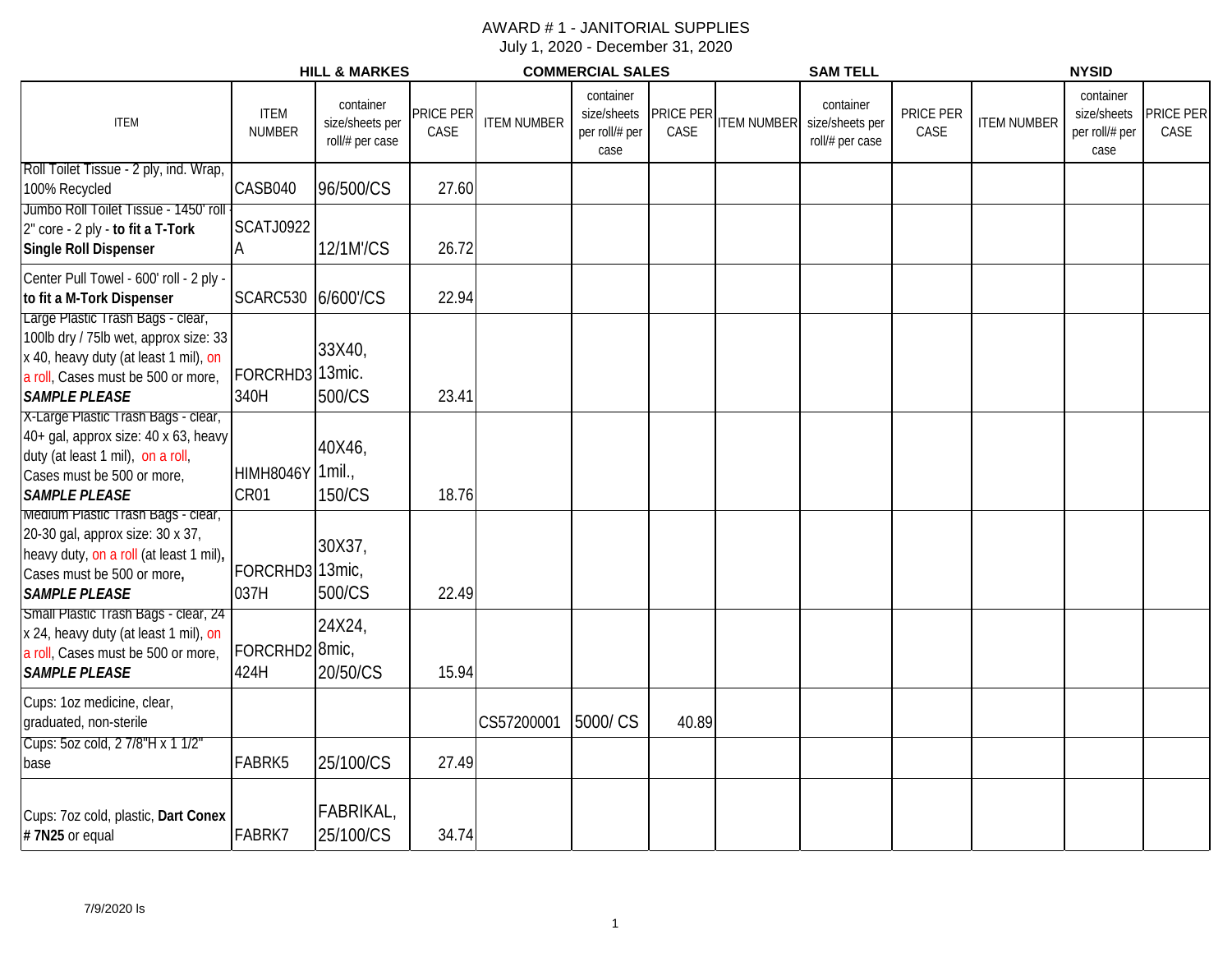| Cups: 8oz hot/cold, styrofoam                                                                                      |                        |                                                                  |       |            |          |       |                                 |           |       |  |  |
|--------------------------------------------------------------------------------------------------------------------|------------------------|------------------------------------------------------------------|-------|------------|----------|-------|---------------------------------|-----------|-------|--|--|
| DC8J8                                                                                                              | DRT8J8                 | 25/40/CS                                                         | 19.66 |            |          |       |                                 |           |       |  |  |
| Furniture Polish / aerosol, Pledge,<br>or equal, Provide Sample if equal<br>product                                | CLRCS232               | CLAIRE,<br>12/17oz/CS                                            | 25.33 |            |          |       |                                 |           |       |  |  |
| Multi Surface Dusting & Cleaning,<br>Endust, or equal, Provide Sample<br>& Specs if equal product                  | ECO619629              | $6/15$ oz/CS                                                     | 26.11 |            |          |       |                                 |           |       |  |  |
| Wood Cleaner/Polish, 2 in 1,<br>Orange Glo or equal, 32 oz,<br>Provide sample if equal product                     |                        |                                                                  |       |            |          |       | <b>TEARCLEA</b><br>$\mathsf{R}$ | 4/1GALLON | 28.77 |  |  |
| Everyday Cleaner, Hardwood &<br>Laminate Floor, Orange Glo, or<br>equal, 32 oz, Provide sample if<br>equal product | SMZP26660 LEMON,<br>04 | SIMONIZ AP-<br>7 NEUTRAL<br><b>FLOOR</b><br>CLEANER,<br>4/1GL/CS | 16.02 |            |          |       |                                 |           |       |  |  |
| Stainless Steel Cleaner, oil based -<br>16-18 oz                                                                   | CLRCS227               | 12/14os/CS                                                       | 23.57 |            |          |       |                                 |           |       |  |  |
| Liquid Disinfectant/Cleaner (non-<br>abrasive) Comet or equal, 32 oz<br><b>NOT CRÈME</b>                           | JNJ4743                | <b>VIREX</b><br>12/32oz/CS                                       | 40.36 |            |          |       |                                 |           |       |  |  |
| Roll Paper Towel/Perf,, sample<br>please - WHITE - RECYCLED                                                        | CASK085                | 30/85/CS                                                         | 16.93 |            |          |       |                                 |           |       |  |  |
| Roll Paper Towel/Perf, good quality,<br>sample please - BROWN -<br><b>RECYCLED</b>                                 | <b>MORR6800</b>        | 8" BROWN<br><b>ROLL</b><br>TOWEL,<br>6/800'/CS                   | 14.75 |            |          |       |                                 |           |       |  |  |
| Roll Paper Towel - equal to Brawny<br>or Bounty                                                                    | CASK300                | 15/70/CS                                                         | 10.58 |            |          |       |                                 |           |       |  |  |
| Ammonia                                                                                                            |                        |                                                                  |       | CS41260001 | 4/ 1 GAL | 13.05 |                                 |           |       |  |  |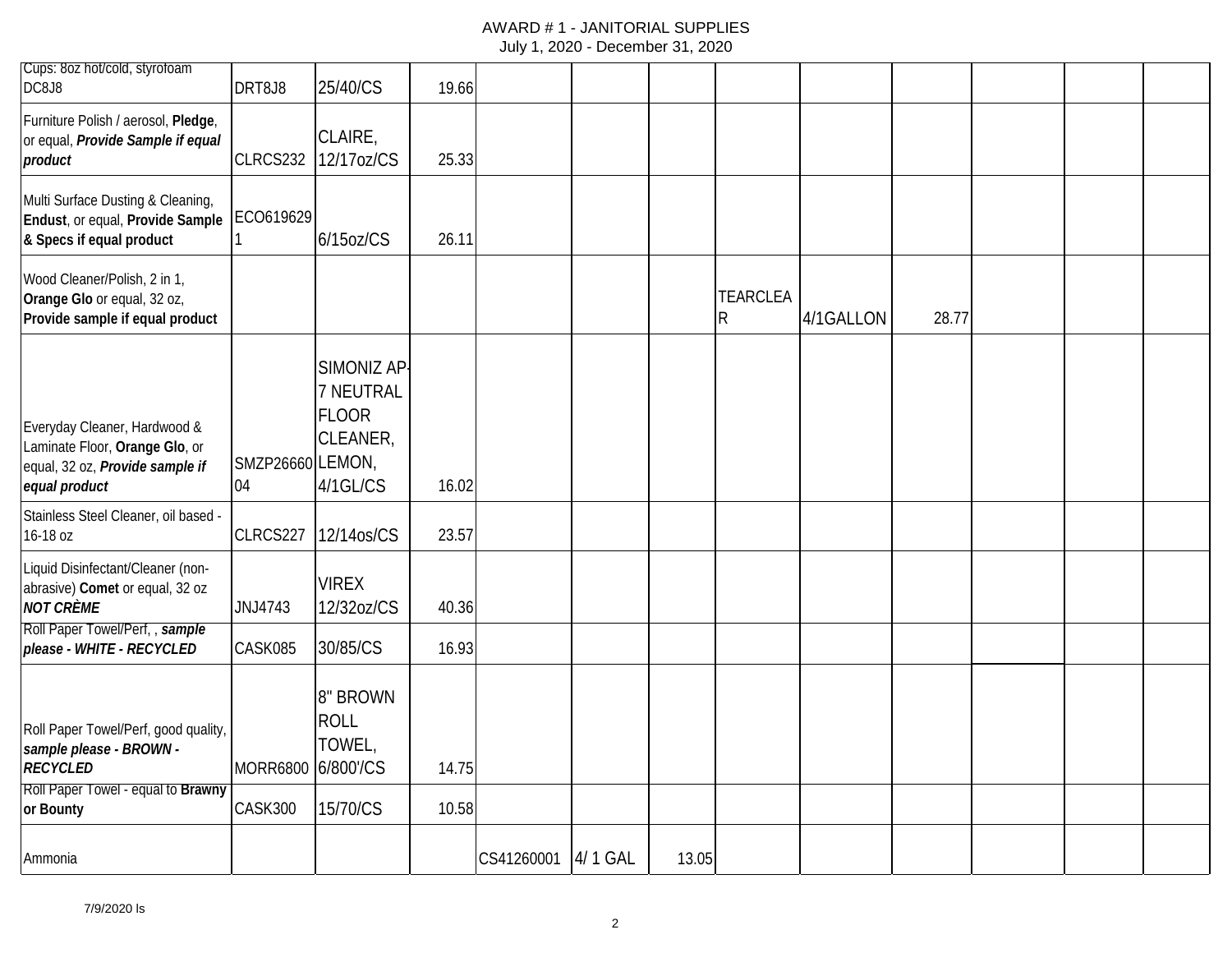| Bleach - Clorox, or equal         |                 |                  |       | CS24060206 6/1 GAL |    | 12.99 |                |    |       |       |         |       |
|-----------------------------------|-----------------|------------------|-------|--------------------|----|-------|----------------|----|-------|-------|---------|-------|
|                                   |                 | <b>CLOTHESLI</b> |       |                    |    |       |                |    |       |       |         |       |
|                                   |                 | <b>NE</b>        |       |                    |    |       |                |    |       |       |         |       |
|                                   |                 | <b>LAUNDRY</b>   |       |                    |    |       |                |    |       |       |         |       |
|                                   |                 |                  |       |                    |    |       |                |    |       |       |         |       |
|                                   | <b>SMZC0597</b> | POWDER,          |       |                    |    |       |                |    |       |       |         |       |
| Oxiclean, 25lb tub                | 050             | 50lb BX          | 21.40 |                    |    |       |                |    |       |       |         |       |
| Gloves - Powder Free - Vinyl -    |                 |                  |       |                    |    |       |                |    |       |       |         |       |
| Exam (Small)                      |                 |                  |       |                    |    |       | safety zone 1m |    | 27.97 |       |         |       |
| Gloves - Powder Free - Vinyl -    |                 |                  |       |                    |    |       |                |    |       |       |         |       |
| Exam (Medium)                     |                 |                  |       |                    |    |       | safety zone    | 1m | 27.97 |       |         |       |
| Gloves - Powder Free - Vinyl -    |                 |                  |       |                    |    |       |                |    |       |       |         |       |
| Exam (Large)                      |                 |                  |       |                    |    |       | safety zone 1m |    | 27.97 |       |         |       |
| Gloves - Powder Free - Vinyl -    |                 |                  |       |                    |    |       |                |    |       |       |         |       |
| Exam (X-Large)                    |                 |                  |       |                    |    |       | safety zone 1m |    | 27.97 |       |         |       |
| Gloves - Powder Free - Latex      |                 |                  |       |                    |    |       |                |    |       |       |         |       |
| (Small)                           |                 |                  |       |                    |    |       |                |    |       | C3316 | 1000/CS | 48.04 |
| Gloves - Powder Free - Latex      |                 |                  |       |                    |    |       |                |    |       |       |         |       |
| (Medium)                          |                 |                  |       |                    |    |       |                |    |       | C3316 | 1000/CS | 48.04 |
| Gloves - Powder Free - Latex      |                 |                  |       |                    |    |       |                |    |       |       |         |       |
| (Large)                           |                 |                  |       |                    |    |       |                |    |       | C3316 | 1000/CS | 48.04 |
| Gloves - Powder Free - Latex (X-  |                 |                  |       |                    |    |       |                |    |       |       |         |       |
| Large)                            |                 |                  |       |                    |    |       |                |    |       | C3316 | 1000/CS | 48.04 |
| Gloves - Powder Free - Nitrile -  |                 |                  |       |                    |    |       |                |    |       |       |         |       |
| Exam (Small)                      |                 |                  |       |                    |    |       | <b>GNPR-SM</b> | 1M | 60.40 |       |         |       |
| Gloves - Powder Free - Nitrile -  |                 |                  |       |                    |    |       |                |    |       |       |         |       |
| Exam (Medium)                     |                 |                  |       |                    |    |       | <b>GNPR-ME</b> | 1M | 60.40 |       |         |       |
| Gloves - Powder Free - Nitrile -  |                 |                  |       |                    |    |       |                |    |       |       |         |       |
| Exam (Large)                      |                 |                  |       |                    |    |       | <b>GNPR-LG</b> | 1M | 60.40 |       |         |       |
| Gloves - Powder Free - Nitrile -  |                 |                  |       |                    |    |       |                |    |       |       |         |       |
| Exam (X-Large)                    |                 |                  |       |                    |    |       | GNPR-XLG 1M    |    | 60.40 |       |         |       |
| Plunger                           |                 |                  |       | 510106 EA          |    | 1.90  |                |    |       |       |         |       |
| Toilet Brush with Holder          |                 |                  |       |                    |    |       | BR-15SET 1 EA  |    | 2.39  |       |         |       |
|                                   |                 |                  |       |                    |    |       |                |    |       |       |         |       |
|                                   |                 |                  |       | CSF1434049         |    |       |                |    |       |       |         |       |
| Brooms, corn maids                |                 |                  |       |                    | EA | 3.24  |                |    |       |       |         |       |
| Brooms, Angled, 12" Polypropylene |                 |                  |       |                    |    |       |                |    |       |       |         |       |
| Bristle, w/Vinyl Coated Handle    | OCD6410         | 1/EA             | 4.06  |                    |    |       |                |    |       |       |         |       |
|                                   |                 |                  |       |                    |    |       |                |    |       |       |         |       |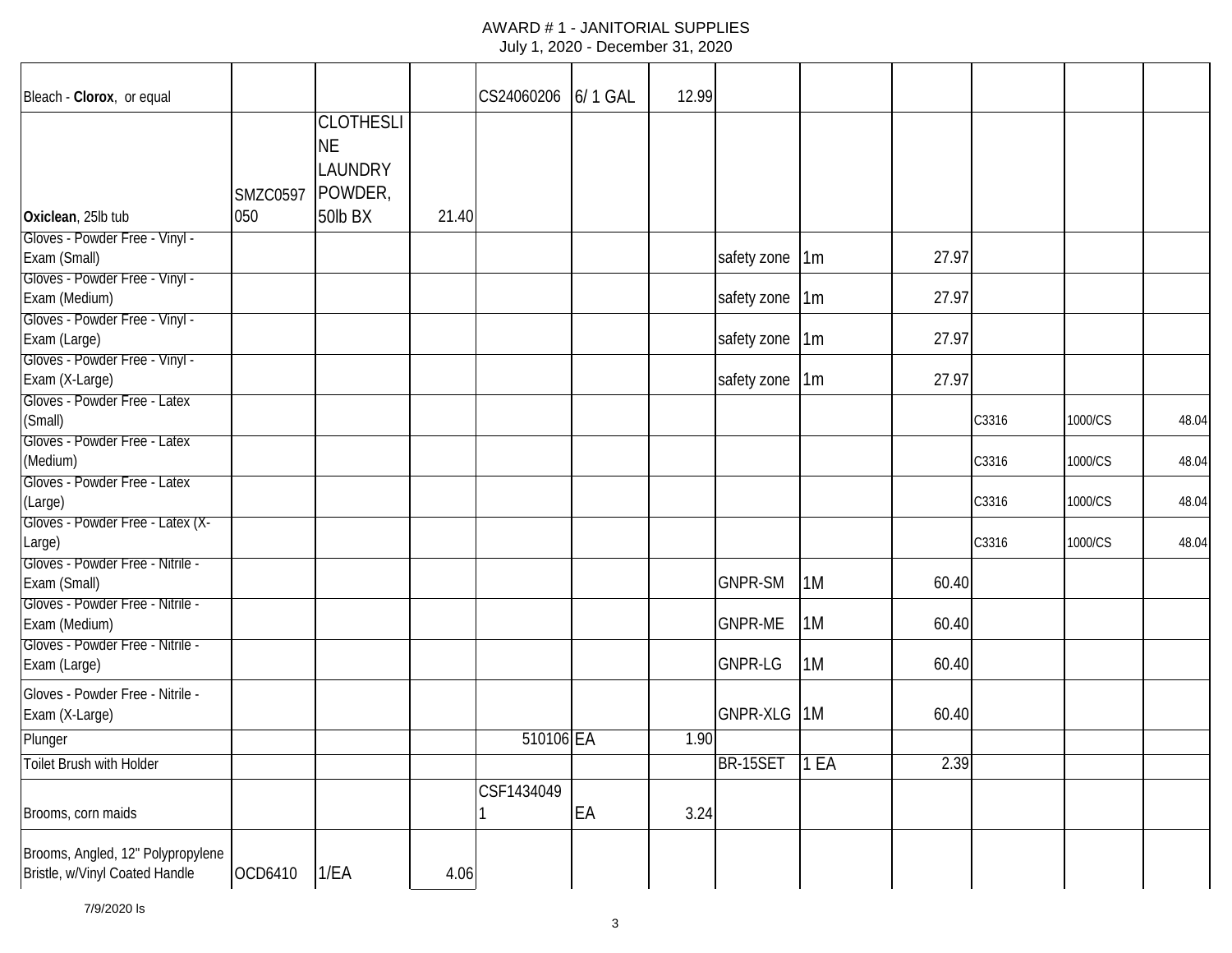| Push Broom w/Non-Wood Handle -<br>2' wide                                                      | OCD270656<br>+ [BWK636   1/EA |                      | 17.48  |            |    |      |               |       |  |  |
|------------------------------------------------------------------------------------------------|-------------------------------|----------------------|--------|------------|----|------|---------------|-------|--|--|
| Push Broom w/Non-Wood Handle -<br>4' wide                                                      |                               |                      |        | CSF1434050 | EA | 4.79 |               |       |  |  |
| Air Deodorizer - Simonize<br>Eliminator or equal - Provide<br>Sample & Specs if equal product  | <b>SMZL21070</b><br>12        | 12/QT/CS             | 21.77  |            |    |      |               |       |  |  |
| Air Freshener - 9.7 oz - Febreze Air<br><b>Effects or equal</b>                                |                               | [PGC96255 6/8.8oz/CS | 18.83  |            |    |      |               |       |  |  |
| Spray Disinfectant, 16.5 oz, Chase<br>or equal                                                 | CLRCS110                      | 12/17oz/CS           | 23.65  |            |    |      |               |       |  |  |
| <b>Odor Obsorbing Gel - assorted</b><br>scents - 8 oz - Natural Magic, or<br>equal             | NIL8NLC                       | $6/12$ oz/CS         | 28.06  |            |    |      |               |       |  |  |
| Universal Telescopic Window<br>Squeegee Pole - 4-8'                                            | TUWDB70H<br>ND1               | 1/EA                 | 5.36   |            |    |      |               |       |  |  |
| Bi-Level Deck Scrub Brush - 10" -<br>stiff crimped polypropylene bristles -<br>60" wood handle |                               |                      |        | 230310 EA  |    | 5.09 |               |       |  |  |
| Mop Head - 8 oz - THIN BAND<br>ONLY - (nylon or blend for waxing)                              |                               |                      |        |            |    |      | 2956011 12/CS | 84.94 |  |  |
| Mop Head - 16 oz - THIN BAND<br><b>ONLY</b>                                                    | <b>TUWGENB</b><br>LL16B       | <b>12/CS</b>         | 46.50  |            |    |      |               |       |  |  |
| Mop Head - 20 oz - THIN BAND<br><b>ONLY</b>                                                    | TUWDOL20<br>1PK3              | 3/CS                 | 9.80   |            |    |      |               |       |  |  |
| Cotton Wall Mop Pad 5" x 8 1/2" -<br>Geerpres # 9502 or equal                                  | NO BID                        | <b>NO BID</b>        | NO BID |            |    |      |               |       |  |  |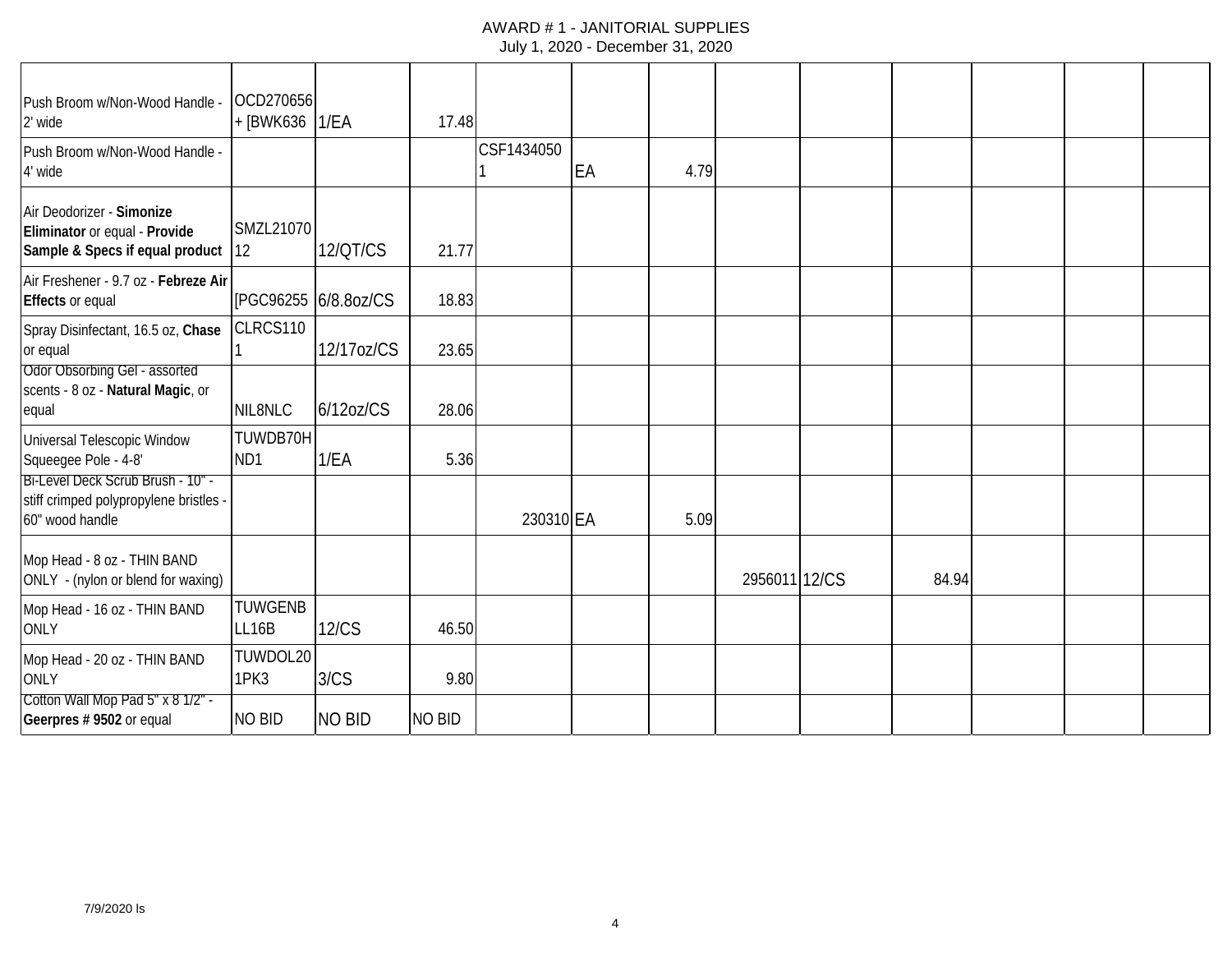## AWARD # 1 - JANITORIAL SUPPLIES

July 1, 2020 - December 31, 2020

| Microfiber Wall Wash Mop Pad - 5"<br>x 10 1/2" - Backing: velcro style loop GWL                                                                                           | TUWMMS9 | 9"<br><b>GREEN/WHI</b><br><b>TE</b><br><b>MICROFIBE</b><br>R PAD,<br>$12/CS$ , 2-3<br><b>WEEK</b><br><b>LEAD TIME</b> | 36.93  |                  |        |       |  |  |  |
|---------------------------------------------------------------------------------------------------------------------------------------------------------------------------|---------|-----------------------------------------------------------------------------------------------------------------------|--------|------------------|--------|-------|--|--|--|
| Handle for above Microfiber Wall<br>Wash Mop                                                                                                                              | TUWPTZ9 | 9' FRAME,<br>$6/CS$ , 2-3<br><b>WEEK</b><br><b>LEAD TIME</b>                                                          | 33.69  |                  |        |       |  |  |  |
| Loop Wet Mop Head -<br>Cotton/Synthetic - Heavy Duty 5"<br>Vinyl Headbands - Washable - W.B.<br>Mason BWK502WHCT or equal -<br>Provide Sample & Specs if equal<br>product |         |                                                                                                                       |        | CSBBP16041<br>18 | EA     | 3.22  |  |  |  |
| Commercial Rectangle Down Press<br>Mop Bucket w/Wringer - 20 qt -<br>Rubbermaid FGQ93000Blue or<br>equal - Provide Sample & Specs if RUBFGQ93 WEEK<br>equal product       | 000BLUE | $1/EA$ , $2-3$<br><b>LEAD TIME</b>                                                                                    | 105.31 |                  |        |       |  |  |  |
| Side Press Mop Bucket w/Wringer -<br>26 qt - Rubbermaid FG748000Yel<br>or equal - Provide Sample &<br>Specs if equal product                                              |         |                                                                                                                       |        | CS153026         | EA     | 32.60 |  |  |  |
| Murphy's Oil - liquid soap, or equal                                                                                                                                      |         |                                                                                                                       |        | CS11900103       | 4/1GAL | 51.23 |  |  |  |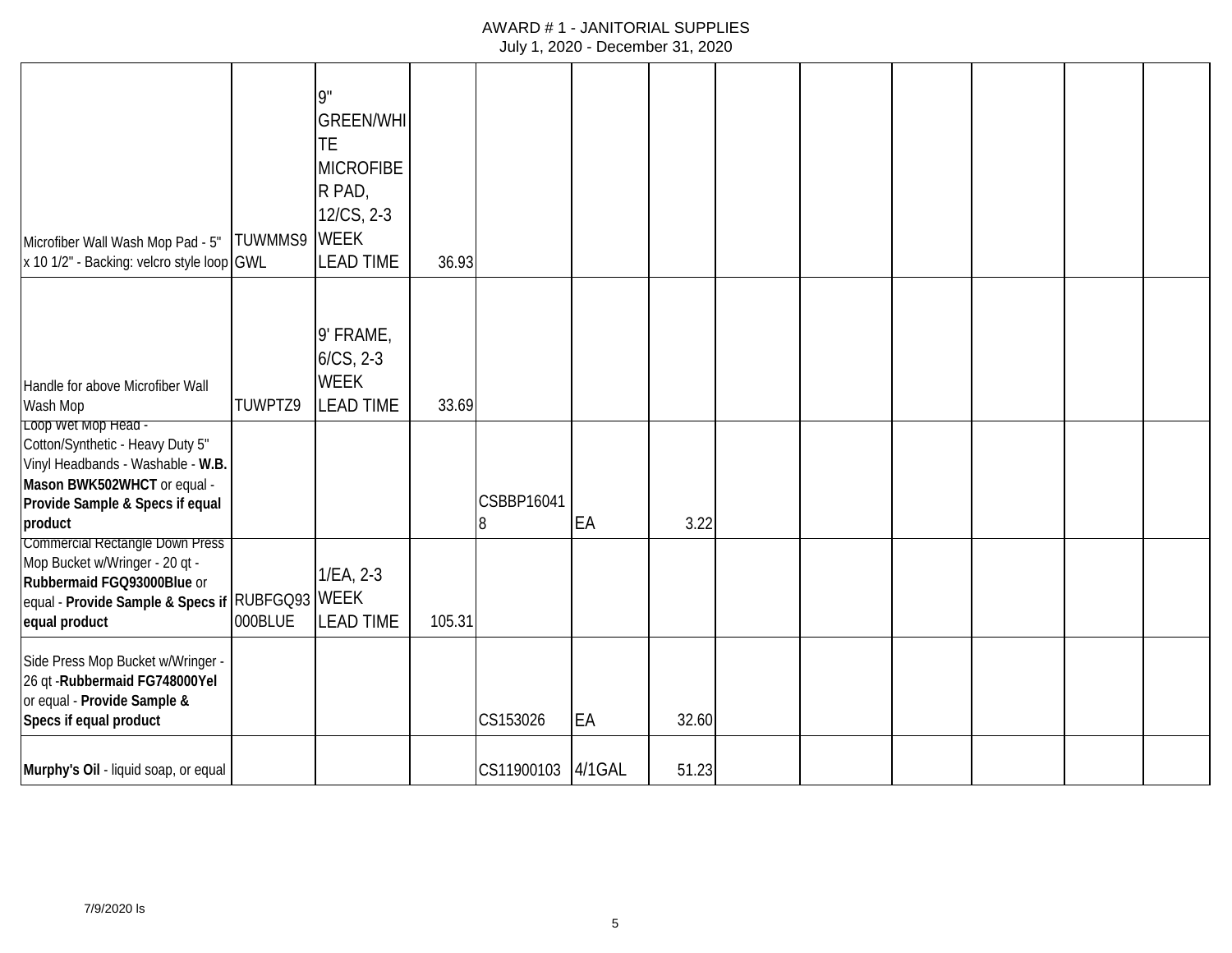| Bully crème cleanser - qt                                                        | <b>SMZG1325</b><br>012 | <b>GENTLE</b><br><b>TOUCH</b><br>CREAM<br>CLEANSER,<br>12/32oz/CS               | 20.03 |                       |    |      |      |          |       |  |  |
|----------------------------------------------------------------------------------|------------------------|---------------------------------------------------------------------------------|-------|-----------------------|----|------|------|----------|-------|--|--|
| Digest - gal - or equal - Provide<br>Sample & Specs if equal product             | <b>SMZD0860</b><br>004 | 4/1GL/CS                                                                        | 25.10 |                       |    |      |      |          |       |  |  |
| Powder Cleanser - Comet, or equal<br>Provide Sample & Specs if equal<br>product  |                        |                                                                                 |       |                       |    |      | ајах | 24/21 oz | 23.69 |  |  |
| Simple Green - gallon or equal -<br>Provide Sample & Specs if equal<br>product   | SMZP26680 KLEEN<br>04  | <b>PINE</b><br>4/1GL/CS                                                         | 18.98 |                       |    |      |      |          |       |  |  |
| Bissell - Carpet Shampoo, or equal<br>Provide Sample & Specs if equal<br>product | 04                     | <b>SIMONIZ</b><br>PICK UP<br><b>EXTRACTIO</b><br>SMZP26690 CLEANER,<br>4/1GL/CS | 20.13 |                       |    |      |      |          |       |  |  |
| Spray Bottles - 32oz                                                             |                        |                                                                                 |       | CSBB550732 EA         |    | 0.55 |      |          |       |  |  |
| <b>Trigger Sprayers</b>                                                          |                        |                                                                                 |       | CSBB55061<br>0        | EA | 0.34 |      |          |       |  |  |
| Mop Handles                                                                      |                        |                                                                                 |       | <b>CSBB15016</b><br>0 | EA | 4.95 |      |          |       |  |  |
| Floor Wax - gal, Wet Look or equal                                               | SMZCS074<br>0004       | 4/1GL/CS, 2-<br>3 WEEK<br><b>LEAD TIME</b>                                      | 34.35 |                       |    |      |      |          |       |  |  |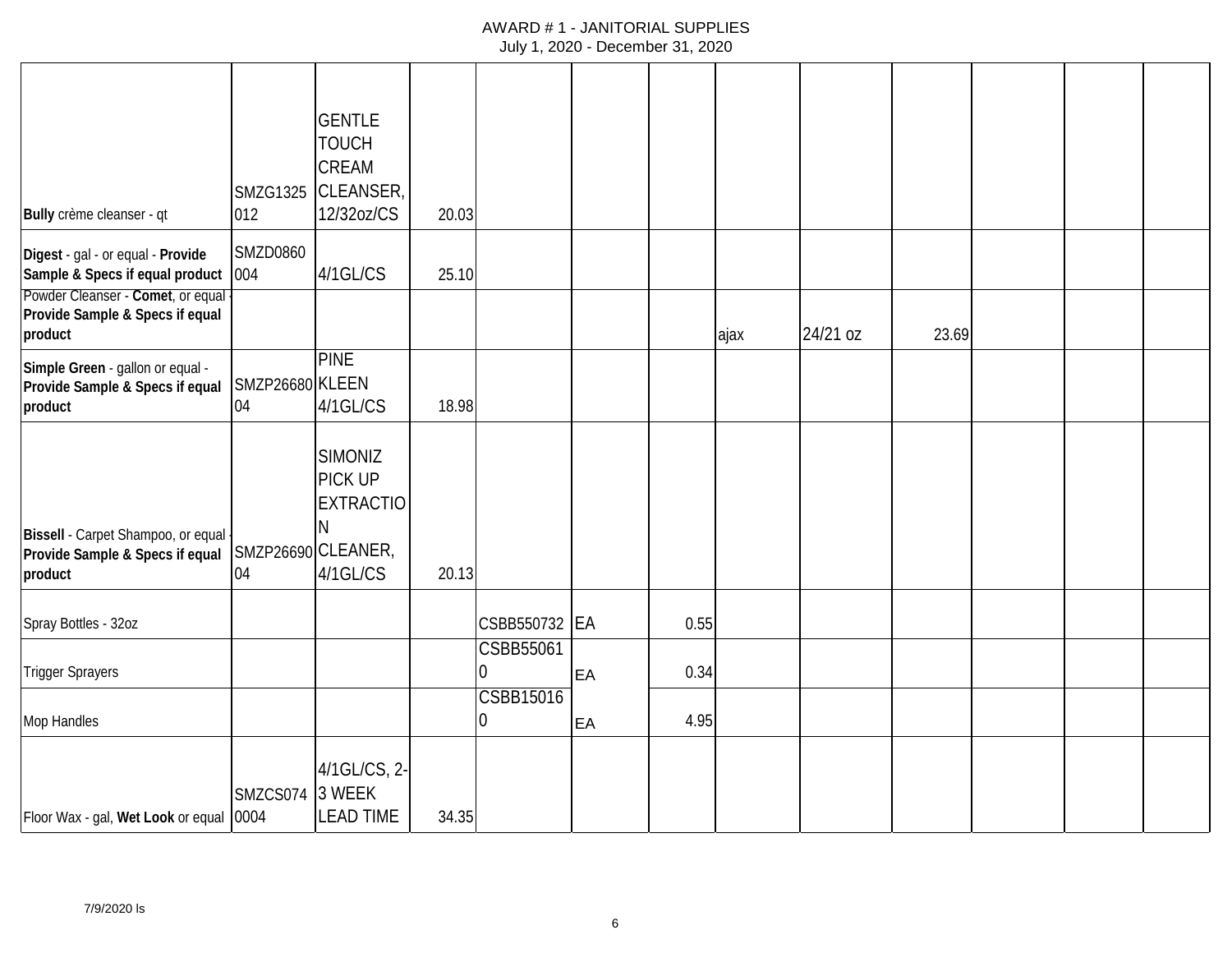# AWARD # 1 - JANITORIAL SUPPLIES

|  | July 1, 2020 - December 31, 2020 |  |  |
|--|----------------------------------|--|--|
|--|----------------------------------|--|--|

| Floor Stripper - gal                                                                    | <b>SMZR3025</b><br>004 | <b>RELEASE</b><br><b>WAX</b><br>STRIPPER,<br>4/1GL/CS, 2-<br>3 WEEK<br><b>LEAD TIME</b> | 22.72                                                                          |  |  |  |       |             |       |
|-----------------------------------------------------------------------------------------|------------------------|-----------------------------------------------------------------------------------------|--------------------------------------------------------------------------------|--|--|--|-------|-------------|-------|
| Floor Finish - gal, Simonize Super<br>Sealer or equal                                   | SMZCS074<br>0004       | 4/1GL/CS, 2-<br>3 WEEK<br><b>LEAD TIME</b>                                              | 34.35                                                                          |  |  |  |       |             |       |
| Cleaner/Degreaser - Simonize<br>AP7, container size: gallon, or equal 04                | SMZP26660              | 4/1GL/CS                                                                                | 16.02                                                                          |  |  |  |       |             |       |
| Cleaner/Degreaser - Simonize<br>Strike Force or equal, container<br>size: Quart         | <b>SMZC0595</b><br>012 | <b>12/QT/CS</b>                                                                         | 18.32                                                                          |  |  |  |       |             |       |
| <b>GOJO Deluxe Lotion Hand Soap 2L</b><br>#2217 - dispensers supplied free of<br>charge | GJ221704               | 4/2000mL/C<br>S                                                                         | 45.69                                                                          |  |  |  |       |             |       |
| Dispenser for #2217 - FREE                                                              | GJ223008               | SOLD 8/CS<br><b>ONLY</b>                                                                | <b>NO</b><br><b>CHARGE</b><br><b>WITH</b><br><b>AWARD</b><br><b>OF</b><br>SOAP |  |  |  |       |             |       |
| Liquid Hand Soap Simonize Phlo<br>Off or equal, for dispensers (gal)                    | SMZCS025<br>004        | 4/1GL/CS                                                                                | 17.28                                                                          |  |  |  |       |             |       |
| Hand Sanitizers Purell 9656/9657,<br>or equal                                           |                        |                                                                                         |                                                                                |  |  |  | D4056 | 12/800ml/CS | 97.40 |
| Hand Sanitizers Foam 5392, or<br>equal                                                  | GJ539202               | 2/1200mL/C<br>S                                                                         | 56.00                                                                          |  |  |  |       |             |       |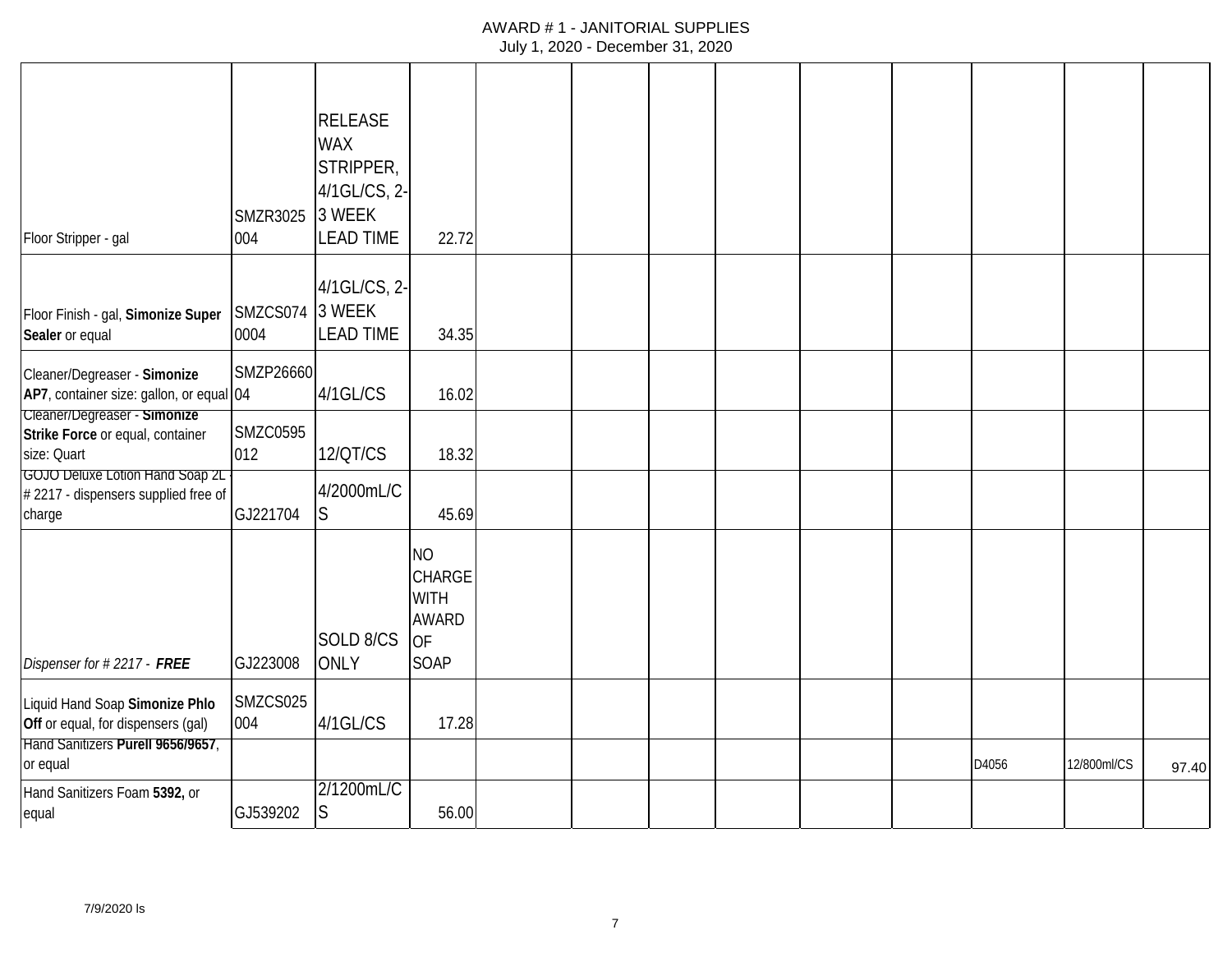|                                                                      |               | <b>WASH</b>   |               |            |        |       |  |  |  |
|----------------------------------------------------------------------|---------------|---------------|---------------|------------|--------|-------|--|--|--|
| Liquid (HE) Laundry Detergent - 100 SMZW4200                         |               | PLUS,         |               |            |        |       |  |  |  |
| oz, Tide, or equal                                                   | 04            | 4/1GL/CS      | 19.41         |            |        |       |  |  |  |
| Electrolux Type U / Prolux Vacuum                                    |               |               |               |            |        |       |  |  |  |
| Bags - 100/cs                                                        | <b>NO BID</b> | <b>NO BID</b> | <b>NO BID</b> |            |        |       |  |  |  |
| Mighty Mite - Type MM vacuum<br>bags                                 | <b>NO BID</b> | <b>NO BID</b> | <b>NO BID</b> |            |        |       |  |  |  |
| Sanitaire Vacuum Bags - UP-1 -                                       |               |               |               |            |        |       |  |  |  |
| 9100, C4900                                                          | <b>NO BID</b> | <b>NO BID</b> | <b>NO BID</b> |            |        |       |  |  |  |
| Sanitaire Vacuum Bags - SD -                                         |               |               |               |            |        |       |  |  |  |
| P1/6600                                                              | <b>NO BID</b> | <b>NO BID</b> | <b>NO BID</b> |            |        |       |  |  |  |
| Vacuum Cleaner Scent Tabs - Style                                    | NILAS0030     |               |               |            |        |       |  |  |  |
| 515                                                                  |               | 8/12/CS       | 60.70         |            |        |       |  |  |  |
| Ecolab TriStar Flexylight Laundry                                    | ECO611632     |               |               |            |        |       |  |  |  |
| Soap #16326                                                          | h             | 5GL           | 123.86        |            |        |       |  |  |  |
| Ecolab Neutral Floor Cleaner #                                       | ECO610003     |               |               |            |        |       |  |  |  |
| 6100035                                                              |               | 2/2L/CS       | 59.47         |            |        |       |  |  |  |
| Ecolab Heavy Duty Bathroom                                           | ECO611015     |               |               |            |        |       |  |  |  |
| Cleaner Disinfectant # 10158                                         | 8             | 2/2L/CS       | 86.33         |            |        |       |  |  |  |
|                                                                      | ECO612103     |               |               |            |        |       |  |  |  |
| Ecolab Orange Force # 21038                                          | 8             | 2/2L/CS       | 59.34         |            |        |       |  |  |  |
|                                                                      | ECO619509     |               |               |            |        |       |  |  |  |
| Ecolab Revitalize Encapsulation<br>Carpet Cleaner - 1 gal # 61495099 |               | 4/1GL/CS      | 96.89         |            |        |       |  |  |  |
|                                                                      |               |               |               |            |        |       |  |  |  |
|                                                                      | ECO611790     |               |               |            |        |       |  |  |  |
| Ecolab Solid Surge Plus #17905                                       | b.            | 4/9lb/CS      | 202.65        |            |        |       |  |  |  |
|                                                                      | ECO610091     |               |               |            |        |       |  |  |  |
| Ecolab All Purpose Cleaner #14205 2                                  |               | 2/2L/CS       | 148.17        |            |        |       |  |  |  |
|                                                                      | ECO611600     |               |               |            |        |       |  |  |  |
| Ecolab Solid Navisoft #16001                                         |               | $2/6$ lb/CS   | 125.54        |            |        |       |  |  |  |
|                                                                      | ECO610097     |               |               |            |        |       |  |  |  |
| Ecolab Stain Away #13649                                             | 5             | $2/4$ lb/CS   | 55.60         |            |        |       |  |  |  |
| Disposable Multipurpose Rags, 10"                                    |               |               |               |            |        |       |  |  |  |
| x 12", 200/bx - Scott Rags In A Box                                  |               |               |               |            | 8/CS   |       |  |  |  |
| or equal                                                             |               |               |               | CS15405260 | 200/BX | 84.95 |  |  |  |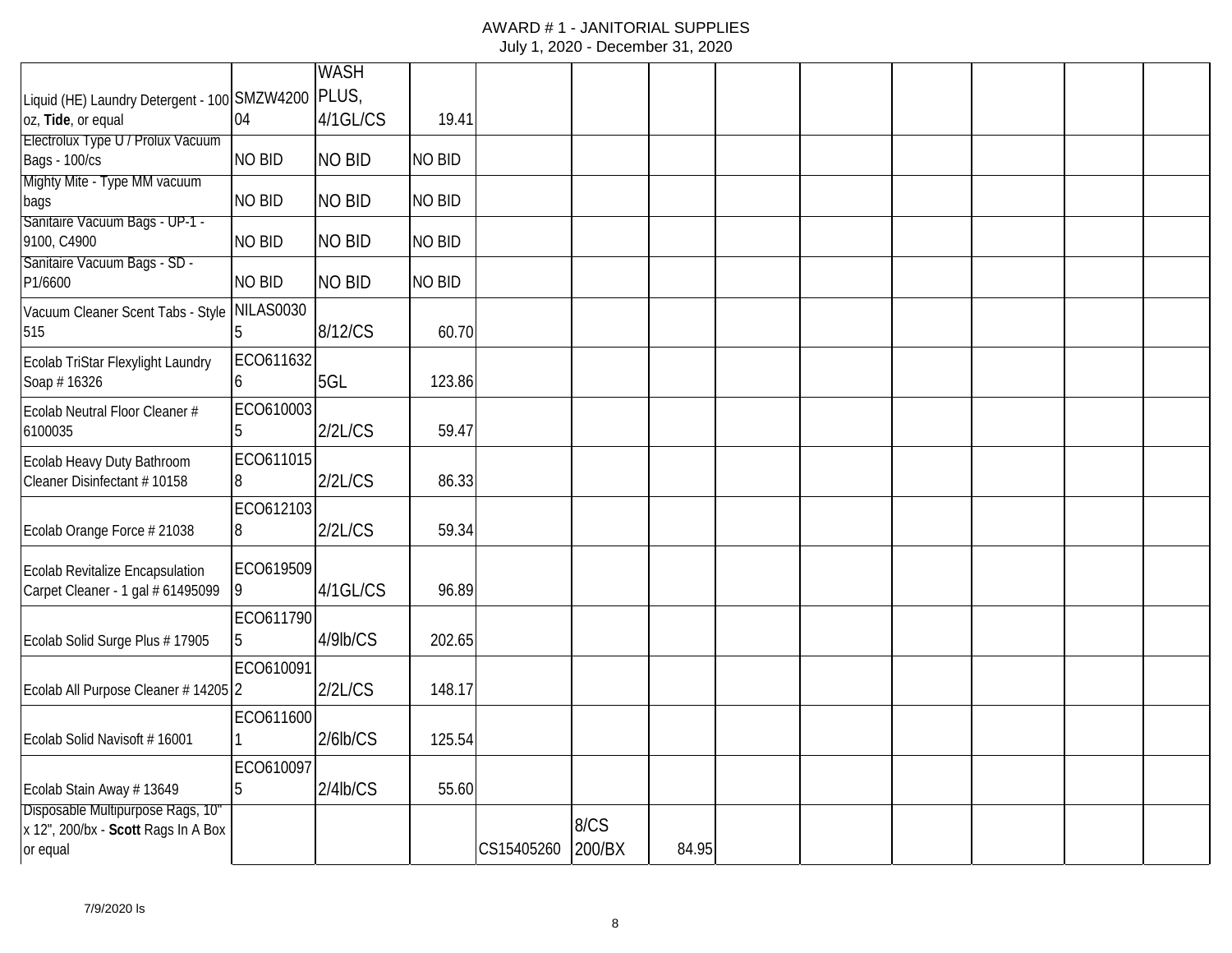| Shop Rags - 100% cotton - 14x14 -<br>60/bx - Uline # S-7288 or equal                                        | HSP34025                | 25lb BOX<br>(APPROX.<br>180 EA/BX)                               | 36.22                                                                          |  |  |  |  |  |
|-------------------------------------------------------------------------------------------------------------|-------------------------|------------------------------------------------------------------|--------------------------------------------------------------------------------|--|--|--|--|--|
| Terry Cloth Cleaning Rags - 14x17,<br>25 lb - Hospeco #534-25 or equal<br>General Purpose Scouring Pad - 6" | HSP53425                | 25lb BOX<br>(APPROX.<br>200 EA/BX)                               | 43.14                                                                          |  |  |  |  |  |
| x 9", 3M or equal                                                                                           | DSCMD69                 | 6/10/CS                                                          | 12.11                                                                          |  |  |  |  |  |
| Glass Cleaner - Windex or equal                                                                             | SMZ08012                | 12/32oz/CS                                                       | 15.13                                                                          |  |  |  |  |  |
| Revitalize Miracle Spotter #<br>6101125 or equal                                                            | ECO610112<br>Ib.        | 4/22oz/CS                                                        | 194.86                                                                         |  |  |  |  |  |
| Antibacterial Foam Soap - 1250 ml -<br>#5162                                                                |                         | GJE5162EX 3/1250mL/C<br>S                                        | 42.56                                                                          |  |  |  |  |  |
| Dispenser for Antibacterial Foam<br>Soap - 1250 ml - FREE                                                   | GJE515506<br><b>EXL</b> | 6/CS                                                             | <b>NO</b><br><b>CHARGE</b><br><b>WITH</b><br><b>AWARD</b><br><b>OF</b><br>SOAP |  |  |  |  |  |
| Snapback Spray Buff, Floor<br>Cleaner or equal size: Gallon                                                 | SMZCS072 BUFF<br>5012   | <b>MAINTAIN</b><br><b>SPRAY</b><br>12/32oz/CS                    | 23.11                                                                          |  |  |  |  |  |
| MPC All-Surf - All Purpose Cleaner SMZP26660 LEMON,<br>or equal                                             | 04                      | SIMONIZ AP-<br>7 NEUTRAL<br><b>FLOOR</b><br>CLEANER,<br>4/1GL/CS | 16.02                                                                          |  |  |  |  |  |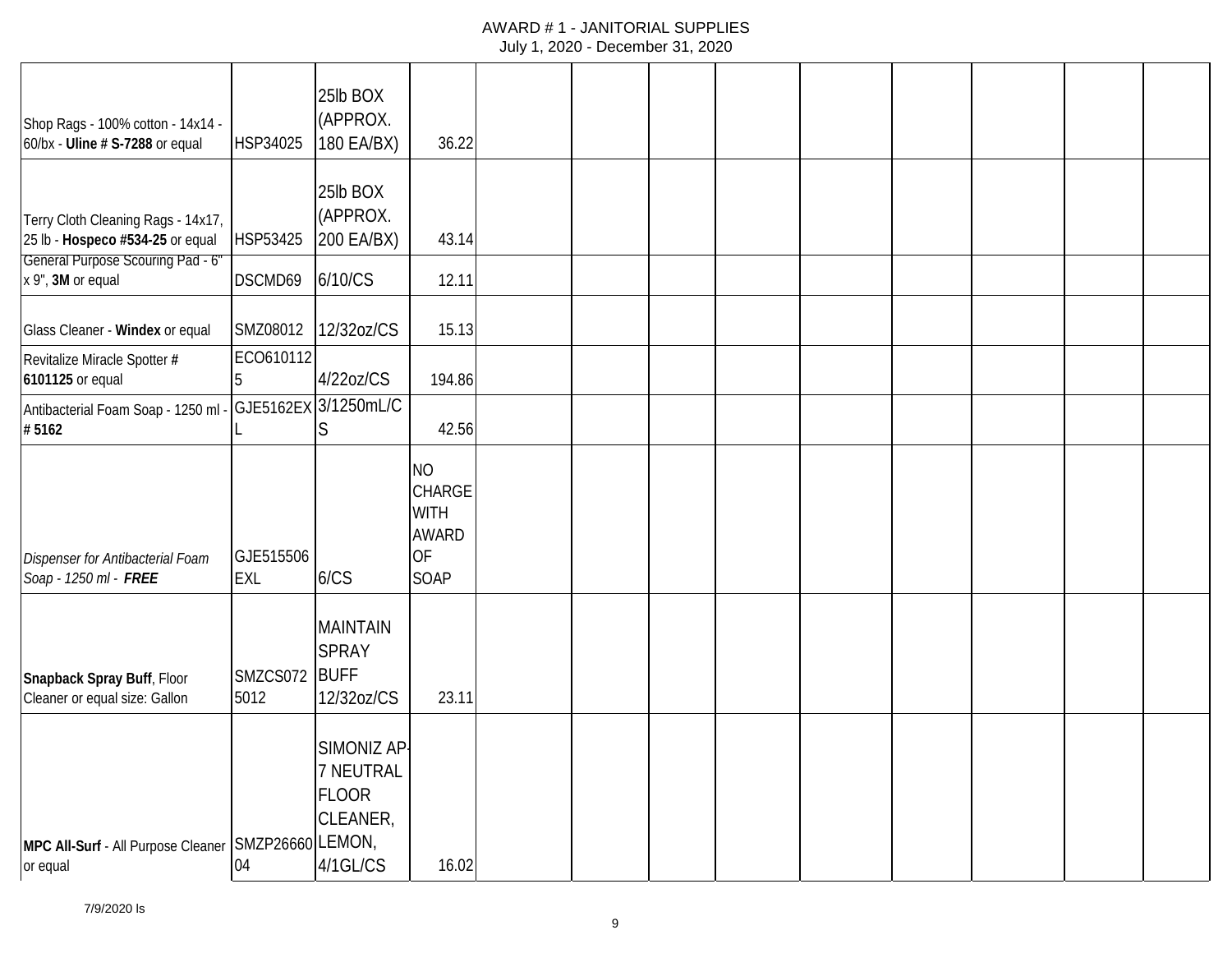| Simonize Freedom Bowl Cleaner -<br>4/gal or equal          | SMZF12310<br>12 | 12/32oz/CS | 16.24    |           |    |      |         |  |  |  |
|------------------------------------------------------------|-----------------|------------|----------|-----------|----|------|---------|--|--|--|
| Magic Erasers (Mr. Clean) or equal PNG79009 6/6/CS         |                 |            | 30.28    |           |    |      |         |  |  |  |
|                                                            |                 |            |          | MMM836RS3 |    |      |         |  |  |  |
| Lint Rollers - 12/cs                                       |                 |            |          |           | EA | 2.08 |         |  |  |  |
| <b>Enmotion Towels - Brown -</b><br>6/800'/cs              | GPF89480        | 6/800'/CS  | 50.00    |           |    |      |         |  |  |  |
| Enmotion Towels - White - 6/800'/cs GPF89460               |                 | 6/800'/CS  | 52.56    |           |    |      |         |  |  |  |
| <b>Sanitary Napkin Receptacle -</b><br>approx 10" x 7" x3" | <b>IMP1102</b>  | 1/EA       | 12.09    |           |    |      |         |  |  |  |
| Sanitary Napkin Receptacle Liner -<br>10" x 7" x3", 500/cs | <b>HSP260</b>   | 500/CS     | 13.86    |           |    |      |         |  |  |  |
|                                                            |                 |            |          |           |    |      |         |  |  |  |
| MINIMUM ORDER TO AVOID SHIPPING<br><b>FEES</b>             |                 |            | \$250.00 |           |    |      | \$50.00 |  |  |  |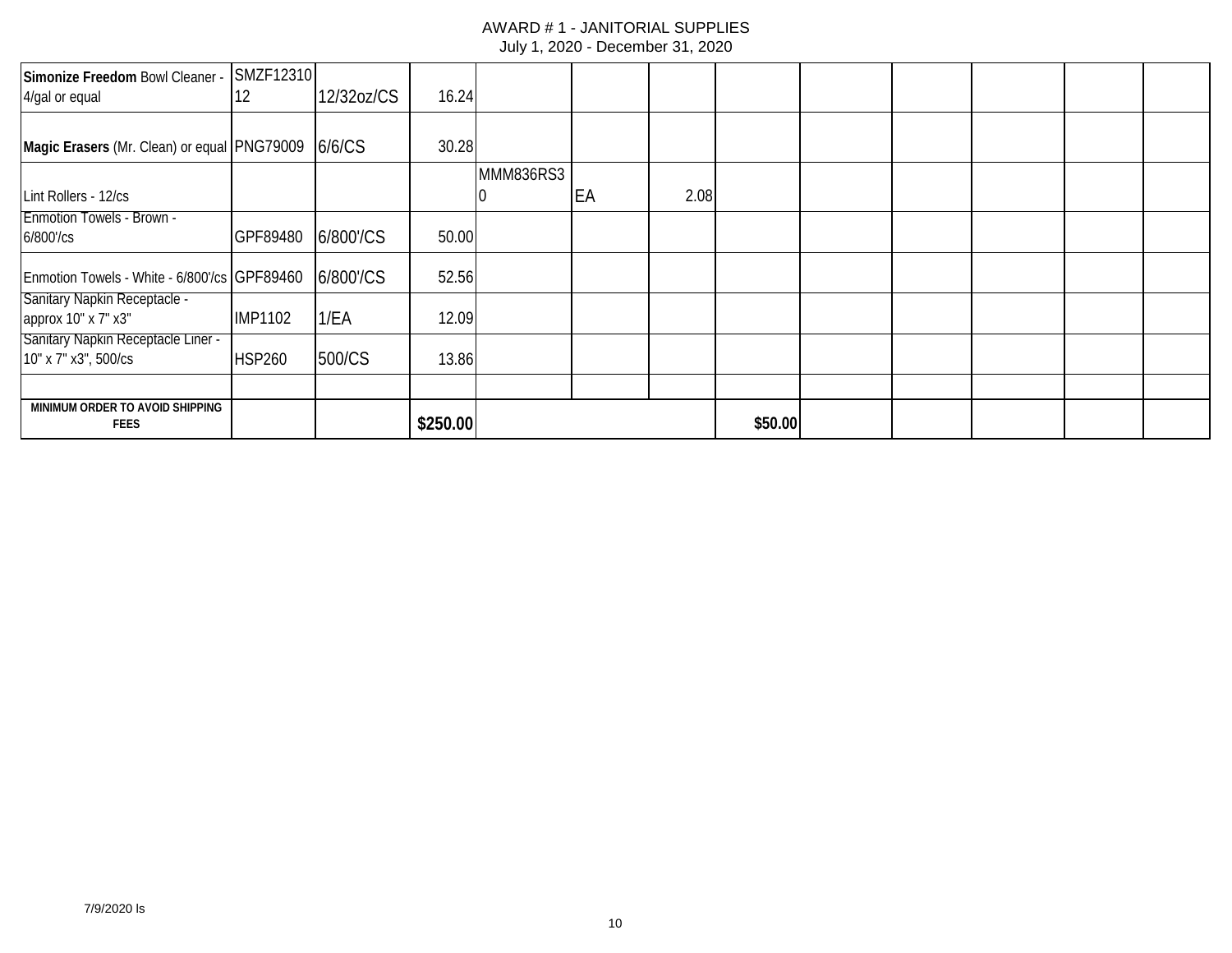|                                            |                    | <b>HILL &amp; MARKES</b>             |                |                              | <b>NYSID</b>              |                   |
|--------------------------------------------|--------------------|--------------------------------------|----------------|------------------------------|---------------------------|-------------------|
| <b>ITEM</b>                                | <b>ITEM NUMBER</b> | NUMBER PER<br>CASE                   | PRICE PER CASE | <b>ITEM</b><br><b>NUMBER</b> | <b>NUMBER</b><br>PER CASE | PRICE PER<br>CASE |
| All-Purpose Liquid Cleaner - gal           | SMZP2666004        | 4/1GL/CS                             | 16.02          |                              |                           |                   |
| Aluminum Foil 18" x 500'                   | <b>WES294</b>      | <b>RL</b>                            | 13.03          |                              |                           |                   |
| <b>Apron Plastic</b>                       | <b>NO BID</b>      | <b>NO BID</b>                        | <b>NO BID</b>  |                              |                           |                   |
| Bib Apron - Clear Vinyl - 45x36 - 12/pkg   | <b>NO BID</b>      | <b>NO BID</b>                        | <b>NO BID</b>  |                              |                           |                   |
| Bags -10# Elephant                         | DUO71010           | 400/BL                               | 17.94          |                              |                           |                   |
| Bags -10# Brown                            | DUO80985           | 500/BL                               | 12.88          |                              |                           |                   |
| Bags - 8# Brown Paper                      | DUO80984           | 500/BL                               | 12.71          |                              |                           |                   |
| Bags - 6# White - waxed                    | PPC300296          | 1000/CS                              | 47.27          |                              |                           |                   |
| Bags - 6# White                            | DU081223           | 500/BL                               | 13.65          |                              |                           |                   |
| Bags - 6# Brown                            | DUO80983           | 500/BL                               | 11.00          |                              |                           |                   |
| Bags - 4# Brown Paper                      | DUO81007           | 500/BL                               | 8.94           |                              |                           |                   |
| Garbage Bags - 30-33 gal - Heavy           | FORCRHD3340H       | 500/CS                               | 23.41          |                              |                           |                   |
| Garbage Bags - 56 gal - Black - Heavy Duty | HIMP434812N        | 43X48,<br>CLEAR,<br>12mic,<br>200/CS | 16.00          |                              |                           |                   |
| Garbage Bags - 56 gal - Clear - Heavy Duty | <b>HIMP434812N</b> | 43X48,<br>CLEAR,<br>12mic,<br>200/CS | 16.00          |                              |                           |                   |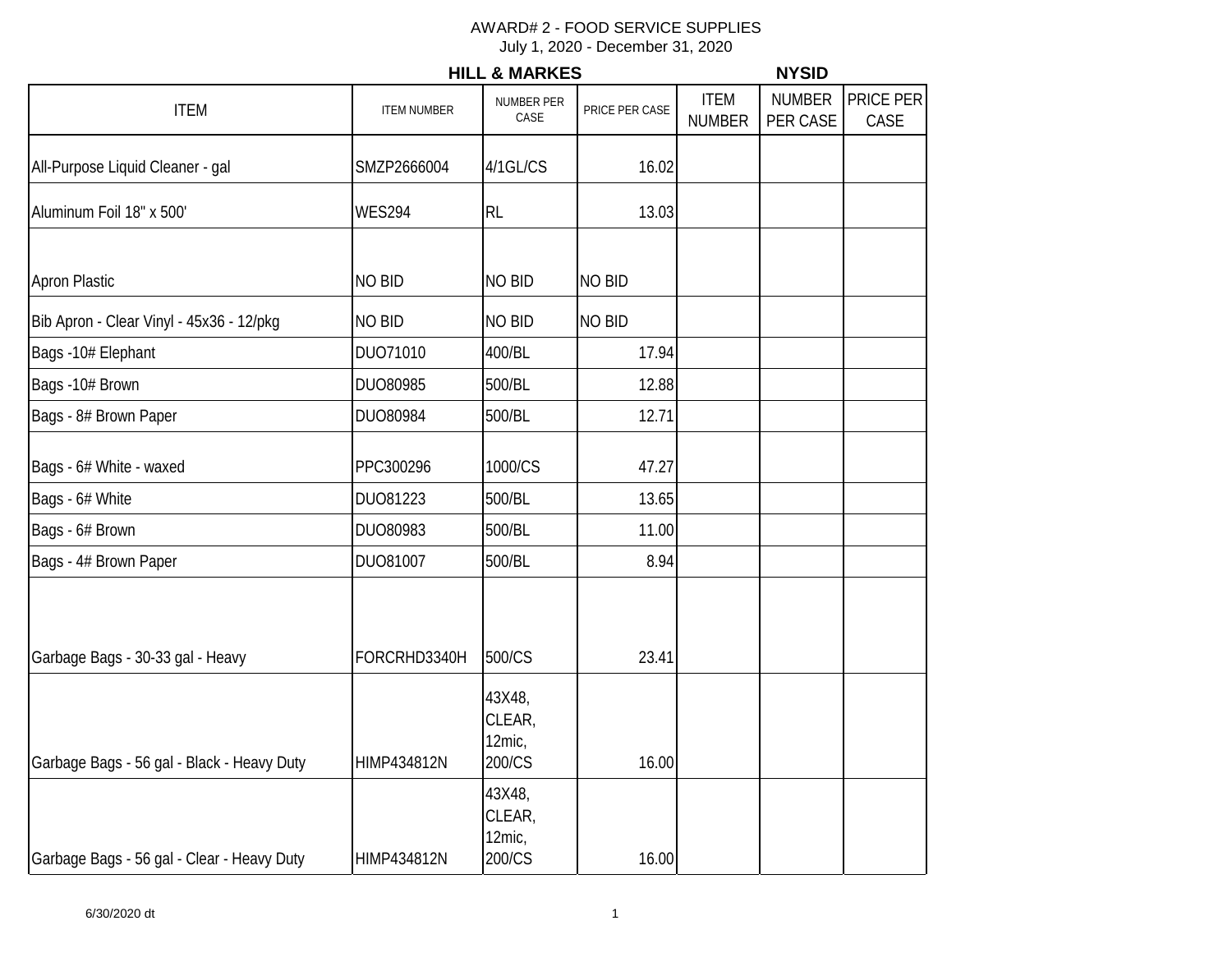| Poly Bags - 6 x 3 x 15                                           | FOR110NP        | 1000/CS                        | 9.58          |  |  |
|------------------------------------------------------------------|-----------------|--------------------------------|---------------|--|--|
|                                                                  |                 |                                |               |  |  |
| Poly Bags - 10 x 18 x 24                                         | FOR152NPM       | 500/CS                         | 17.08         |  |  |
| Sandwich Bags - #130 wax                                         | PPC300404       | 6/1000/CS                      | 12.76         |  |  |
|                                                                  |                 | 6.5x6 ZIP<br>LOCK,             |               |  |  |
| Sandwich Bags - plastic                                          | ROYZBS66        | 500/CS                         | 7.94          |  |  |
| Zip Lock Bags - gallon                                           | ISL210912       | 1000/CS                        | 42.84         |  |  |
| <b>Banquet Paper</b>                                             | <b>ROYTCD</b>   | 40"x300',<br>1/RL              | 11.41         |  |  |
| Bleach - gal                                                     | CLX30966        | 3/121oz/CS                     | 16.09         |  |  |
| Bowl - 5 oz                                                      | GEN80500        | 1000/CS                        | 13.69         |  |  |
| Bowl - Styrofoam -10 oz                                          | <b>DRT10B20</b> | 20/50/CS                       | 39.07         |  |  |
| Bowl Lid -10 oz                                                  | DRT20JL         | 10/100/CS                      | 21.37         |  |  |
| <b>Bowl - 12 oz</b>                                              | GEN82100        | 8/125/CS                       | 13.76         |  |  |
| Chlorine Sanitizer Test Strip Kit                                | <b>NO BID</b>   | <b>NO BID</b>                  | <b>NO BID</b> |  |  |
| Coffee Filters - 18 x 7.5 - 3 gal - #<br>BUNU318X7252CS or equal | <b>NO BID</b>   | <b>NO BID</b>                  | <b>NO BID</b> |  |  |
| Comet All Purpose Bleach Spray - 32 oz                           | <b>PNG02287</b> | 8/32oz/CS                      | 47.25         |  |  |
| Container - Styrofoam - Hinged - approx. 9 x 9 x 3               | GEN200VW        | 200/CS                         | 13.81         |  |  |
| Container - Styrofoam - Hinged - approx. 6 x 6 x 3               | GEN22500        | 500/CS                         | 18.01         |  |  |
| Cotton Cloth - approx. 16" x 18"                                 | HSP34025        | 25lb BX<br>(APPROX.<br>180/BX) | 36.22         |  |  |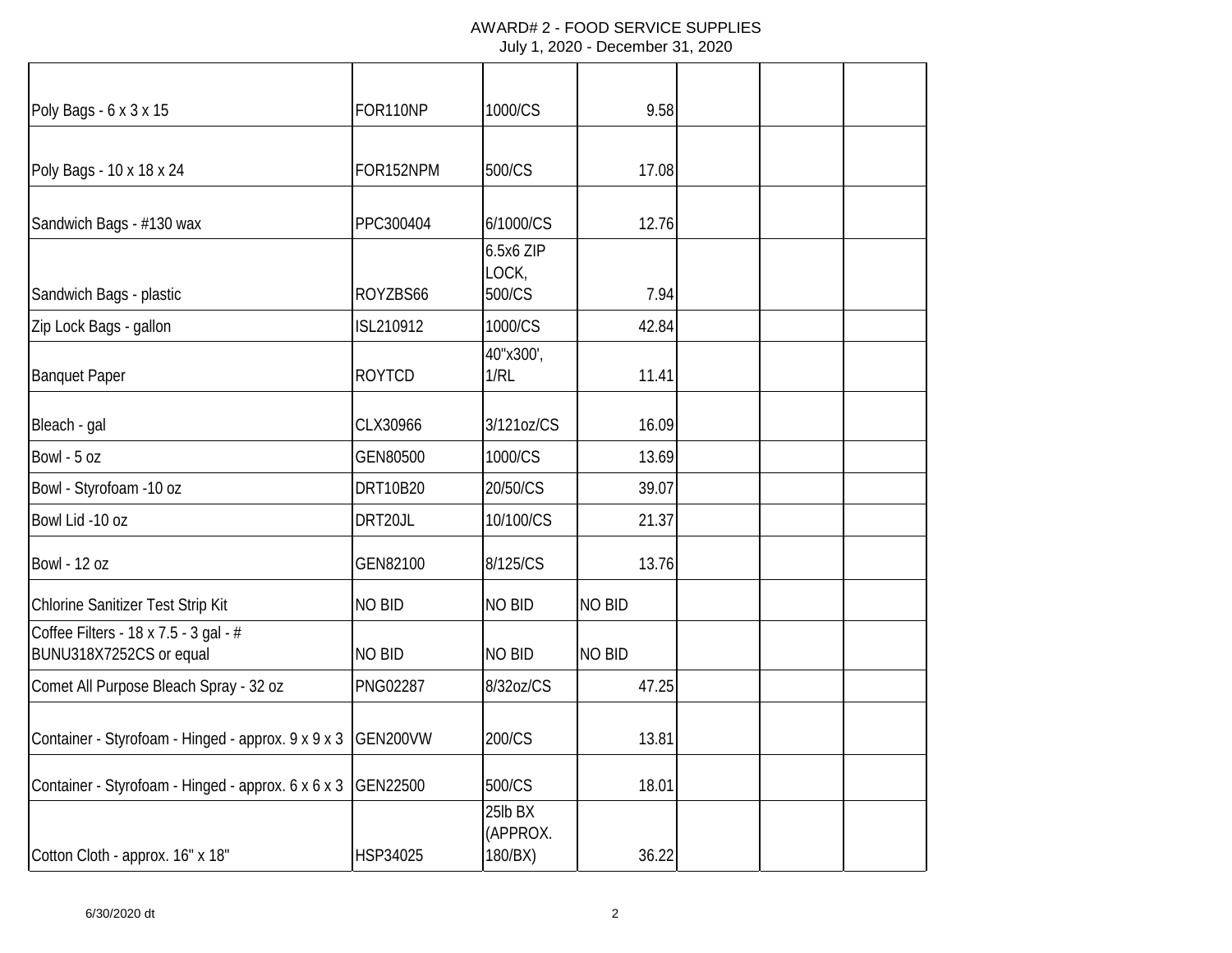| Cream Cleanser - qt                                       | SMZG1325012     | <b>12/QT/CS</b>                            | 20.03         |  |  |
|-----------------------------------------------------------|-----------------|--------------------------------------------|---------------|--|--|
| Cup - Foam - squat - 4 oz                                 | DRT4J6          | 20/50/CS                                   | 21.03         |  |  |
| Cup Lid - Foam - squat - 4 oz                             | DRT6JL          | 10/100/CS                                  | 12.42         |  |  |
| Cup - Foam - squat - 8 oz                                 | DRT8SJ20        | 20/50/CS                                   | 37.52         |  |  |
| Cup Lid - Foam - squat - 8 oz                             | DRT20JL         | 10/100/CS                                  | 21.37         |  |  |
| Cup - Hot/Cold, 8 oz - want DC8J8                         | DRT8J8          | 25/40/CS                                   | 19.66         |  |  |
| Cup Lid - Hot/Cold, 8 oz                                  | DRT8JL          | 10/100/CS                                  | 12.87         |  |  |
| Cup - Hot/Cold, 14-16 oz                                  | DRT16J16        | 25/40/CS                                   | 40.31         |  |  |
| Cup - Paper - 1 oz                                        | SLOP100N        | 10/250/CS                                  | 13.32         |  |  |
| Cup - Plastic - 1 oz                                      | SLOP100N        | 10/250/CS                                  | 13.32         |  |  |
| Cup - Souffle - 2 oz                                      | <b>SLOB200</b>  | 10/250/CS                                  | 17.27         |  |  |
| Cup Lid - Souffle - 2 oz                                  | SLOPL2          | 25/100/CS                                  | 14.35         |  |  |
| <b>Cupcake Liner Papers</b>                               | REYTW550        | 5.5" WHITE<br><b>BAKING</b><br>CUP, 10M/CS | 56.94         |  |  |
| Deli Container - clear w/lid - 12 oz - rectangular        | GENAD12         | 200/CS                                     | 21.00         |  |  |
| Dinex 8 oz disposable lids for 8 oz Turnbury mugs         | DIN30008775     | 1000/CS                                    | 41.18         |  |  |
| Dawn Dish Soap - gallon                                   | SMZP2705004     | 4/1GL/CS                                   | 16.57         |  |  |
| Dishwasher Detergent - Cascade (or equal)                 | <b>PNG40152</b> | 6/75oz/CS                                  | 34.33         |  |  |
| <b>Excaliber Sanitizer</b>                                | <b>NO BID</b>   | <b>NO BID</b>                              | <b>NO BID</b> |  |  |
| Film - 18" x 500'                                         | ANP7307782      | 18"X2m'                                    | 12.33         |  |  |
| Flash Dri equal to CX8 Rinse Drying Agent - 5 gal<br>pail | SMZC0710005     | 5GL                                        | 36.16         |  |  |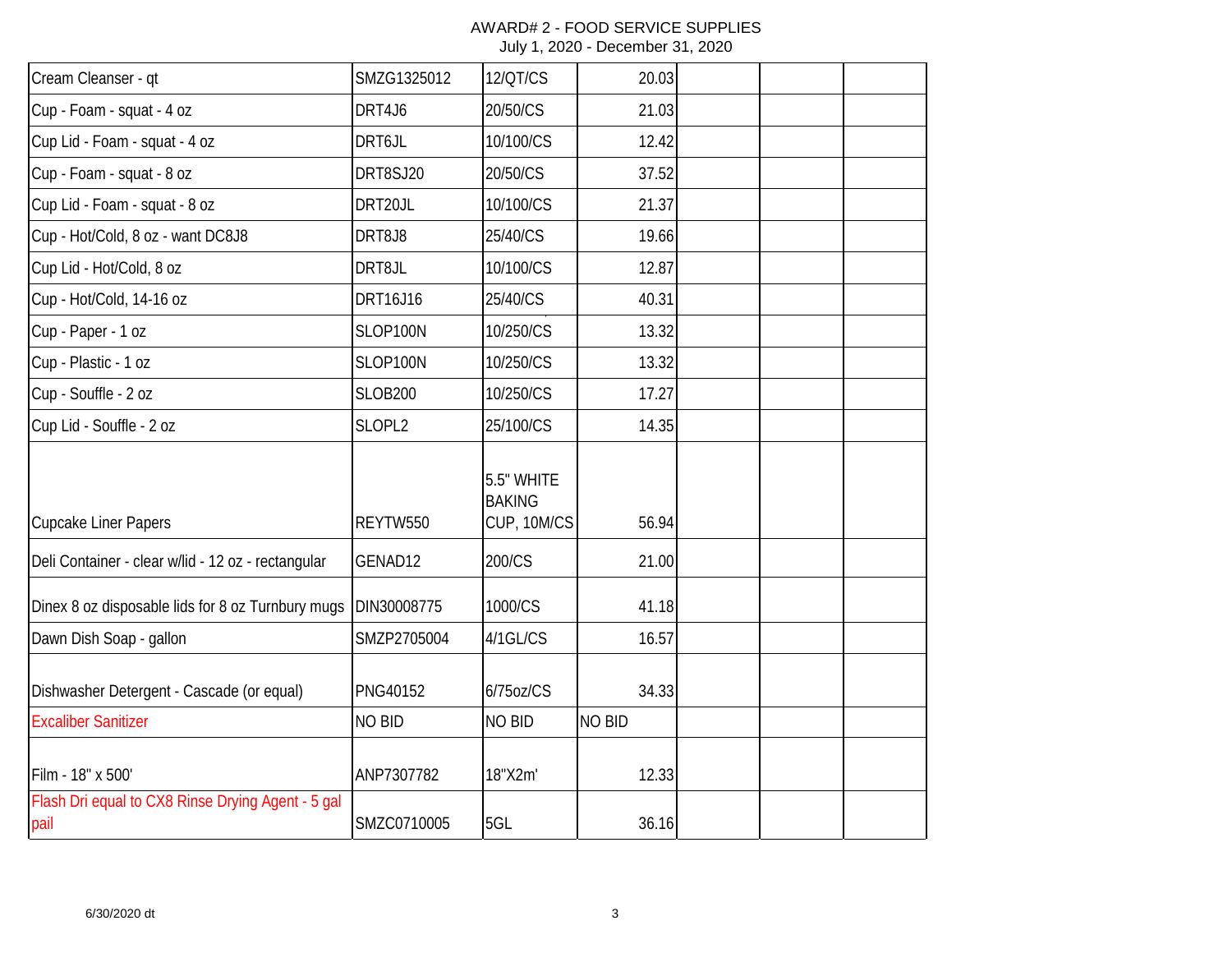| Gloves - latex - small - for food handling  |               |               |               | C3316 | 1000/cs | 48.04 |
|---------------------------------------------|---------------|---------------|---------------|-------|---------|-------|
|                                             |               |               |               |       |         |       |
| Gloves - latex - medium - for food handling |               |               |               | C3316 | 1000/cs | 48.04 |
| Gloves - latex - large - for food handling  |               |               |               | C3316 | 1000/cs | 48.04 |
| Gloves - plastic - for food handling        |               |               |               | C3427 | 1000/cs | 9.51  |
|                                             |               |               |               |       |         |       |
| <b>Beard Nets</b>                           | <b>NO BID</b> | <b>NO BID</b> | <b>NO BID</b> |       |         |       |
| Hair Nets - about 24"                       | FDI109HP124BN | 10/100/CS     | 64.20         |       |         |       |
| Hair Nets - larger than 24"                 | FDIHN500BR    | 144/BX        | 6.86          |       |         |       |
| Heavy Duty Floor Cleaner (liquid)           | SMZB0320004   | 4/1GL/CS      | 16.54         |       |         |       |
| Ice Bags - Empty - 5 lb                     | FOR127NPEXH   | 500/CS        | 28.16         |       |         |       |
| Laundry Detergent - liquid                  | SMZW420004    | 4/1GL/CS      | 19.41         |       |         |       |
| Laundry Detergent - powder                  | SMZC0597050   | 50lb          | 21.40         |       |         |       |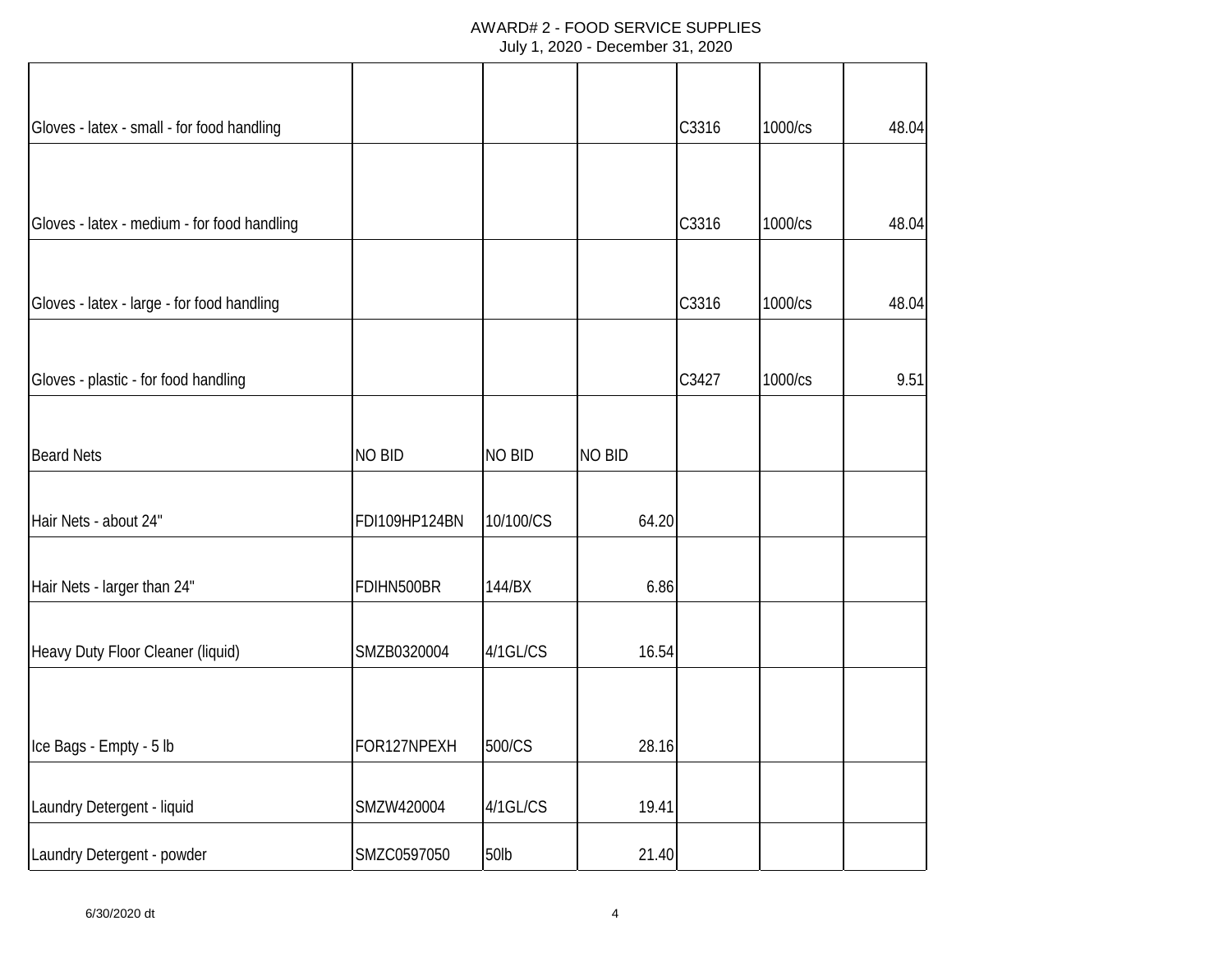| Lime Away                                    | SMZL2125004     | 4/1GL/CS     | 23.13 |  |  |
|----------------------------------------------|-----------------|--------------|-------|--|--|
| Napkins - 1 ply                              | MORD712         | 20/400/CS    | 24.11 |  |  |
| Pan Liners - 16.375" x 24.375"               | PPC030001       | 1000/CS      | 32.26 |  |  |
| Paper Place Mats (white)                     | <b>SNF150</b>   | 1000/CS      | 13.83 |  |  |
| Paper Place Mats (green)                     | SNF6025         | 1000/CS      | 15.65 |  |  |
| Paper Place Mats (red)                       | SNF6005         | 1000/CS      | 15.65 |  |  |
| Paper Towels - Brown - roll for Towel Master | GPF26490        | 6/1150'/CS   | 55.00 |  |  |
| Paper Towels - White - roll                  | CASK085         | 30/85/CS     | 16.93 |  |  |
| Plastic Forks (bulk)                         | NPP406010       | 1000/CS      | 4.70  |  |  |
| Plastic Knives (bulk)                        | NPP406017       | 1000/CS      | 4.70  |  |  |
| Plastic Spoons (bulk)                        | NPP406014       | 1000/CS      | 4.70  |  |  |
| Plastic Wrap - 18" x 2,000'                  | ANP7307782      | <b>RL</b>    | 12.33 |  |  |
| Plates - paper - 6"                          | ASP10106        | 10/100/CS    | 10.09 |  |  |
| Plates - paper - 9"                          | ASP121005       | 12/100/CS    | 19.58 |  |  |
| Plates - styrofoam - 9"                      | GEN80900        | 500/CS       | 12.83 |  |  |
| Plates - styrofoam - 10.25"                  | GEN81000        | 500/CS       | 22.90 |  |  |
| Powder Cleaner - qt                          | <b>CPL4278</b>  | 24/21oz/CS   | 23.93 |  |  |
| Sacks 1/6                                    | DUO80076        | 500/CS       | 38.47 |  |  |
| <b>Scotch Brite Pads</b>                     | DSCMD69         | 6/10/CS      | 12.11 |  |  |
|                                              |                 |              |       |  |  |
| Speedball Cleaner                            | SMZC0595012     | 12/QT/CS     | 18.32 |  |  |
| <b>Stainless Steel Scrubber</b>              | <b>ROYS7756</b> | <b>12/PK</b> | 5.61  |  |  |
| <b>Stainless Steel Spray</b>                 | CLRCS227        | 12/14oz/CS   | 23.57 |  |  |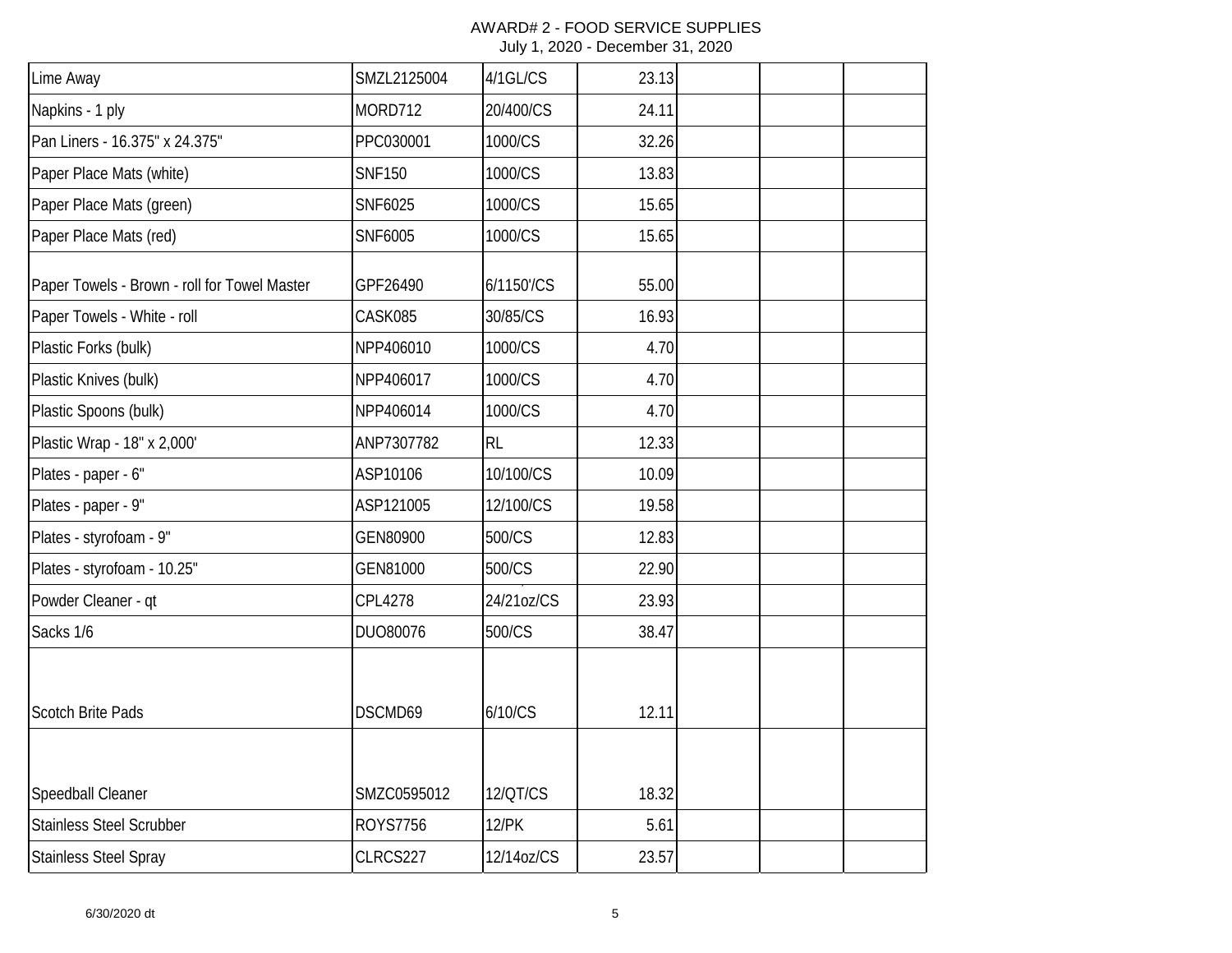## AWARD# 2 - FOOD SERVICE SUPPLIES

| July 1, 2020 - December 31, 2020 |  |  |  |
|----------------------------------|--|--|--|
|----------------------------------|--|--|--|

| Tray - aluminum - 3 compartment HDM                      | PACY7139TP       | 200/CS        | 34.93         |  |  |
|----------------------------------------------------------|------------------|---------------|---------------|--|--|
| Water Test Strips (7347636) QUAQR                        | NO BID           | <b>NO BID</b> | <b>NO BID</b> |  |  |
| Wypalls x 60                                             | KIM54015         | 180/CS        | 18.75         |  |  |
|                                                          |                  |               |               |  |  |
|                                                          |                  |               |               |  |  |
| Zappers all purpose towels - blue                        | CHX8725          | 400/CS        | 35.07         |  |  |
| 3 compartment tray with heat film (Oliver 7230-<br>6100) | OLV2103          | 600/CS        | 200.16        |  |  |
| 32 oz spray bottle                                       | <b>IMP5032WG</b> | 1/EA          | 0.45          |  |  |
| Trigger sprayer for 32 oz bottle                         | <b>IMP4902</b>   | 1/EA          | 0.45          |  |  |
|                                                          |                  |               |               |  |  |
| <b>Ecolab Products</b>                                   |                  |               |               |  |  |
| Apex Dishwasher Solid - #17062                           | ECO6101202       | ER,           | 121.47        |  |  |
| Fast Foam Degreaser - #10126                             | ECO6110126       | 6/QT/CS       | 48.50         |  |  |
| Solid Power XL - # 6100185                               | ECO6100185       | 4/9lb/CS      | 105.30        |  |  |
| Oasis 115 XP Floor Cleaner - # 10625                     | ECO6110625       | 2.5gl PAIL    | 42.58         |  |  |
| Oasis 100 Neutral All Purpose Cleaner - # 14522          | ECO6114522       | 2.5gl PAIL    | 60.81         |  |  |
| Oasis Sanitizer - # 17708                                | ECO6100536       | 2.5gl PAIL    | 94.81         |  |  |
| Liquid Dish Detergent - # 11262                          | ECO6111262       | 4/1gl/CS      | 41.51         |  |  |
| Rinse Additive - Solid Brilliance - # 25395              | ECO6125395       | 2/2.5gl/CS    | 176.07        |  |  |
| Scout Pot & Pan Cleaner - #10906                         | ECO6110906       | $2/2$ gl/CS   | 103.49        |  |  |
| Wash N Walk Floor Cleaner - # 6100731                    | ECO6100731       | $2.5$ gl/CS   | 94.70         |  |  |
|                                                          |                  |               |               |  |  |
| <b>MINIMUM ORDER TO AVOID</b><br><b>SHIPPING FEES</b>    |                  | \$250.00      |               |  |  |